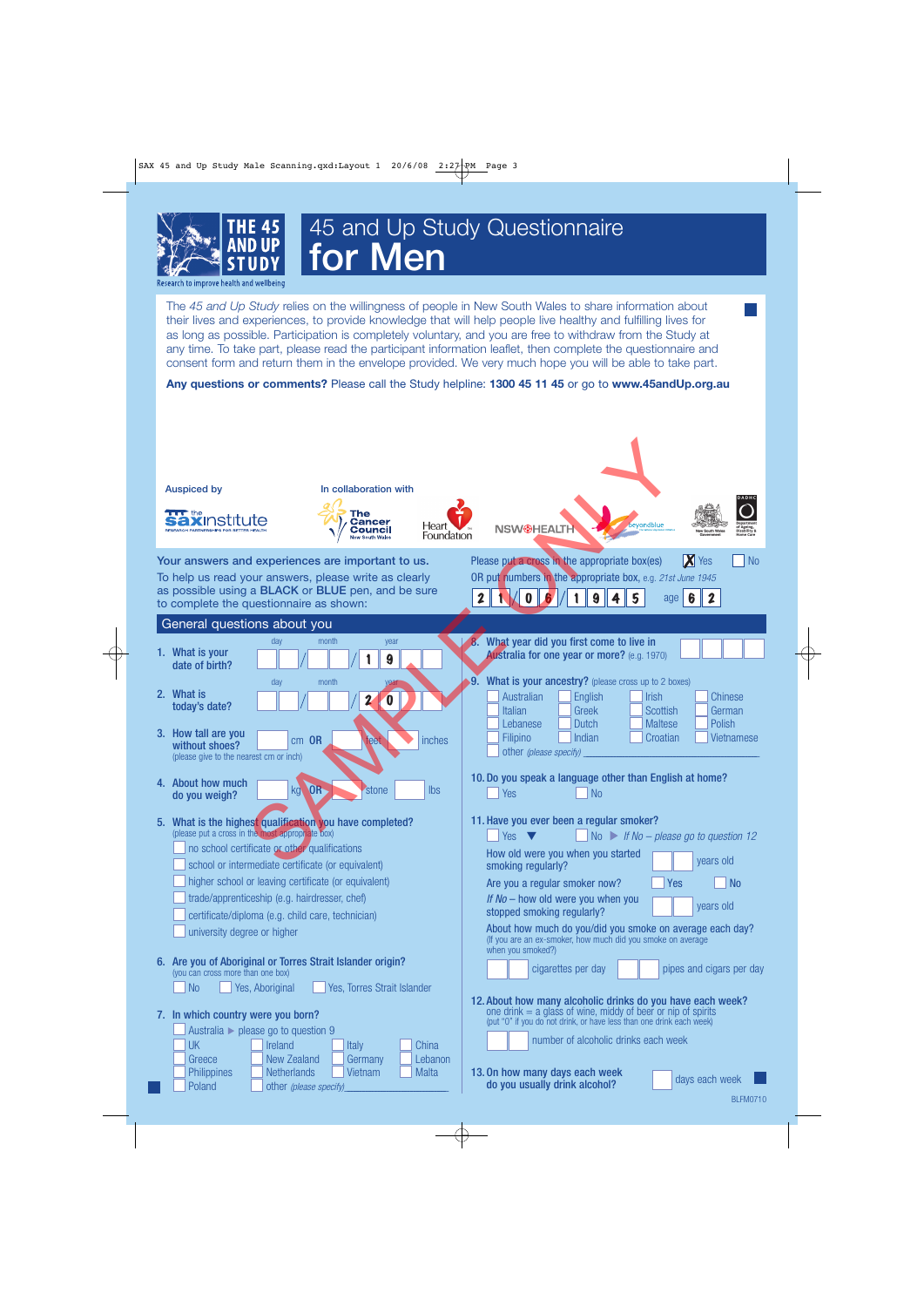| married<br>single<br>widowed<br>divorced<br>separated                                                                                                                                                                | 14. What best describes your current situation? (please cross one box)<br>de facto/living with a partner | 20. Have you ever tried for more than 1 year but have been<br>unable to father children?<br>Yes<br><b>No</b>                                                    |                                               |
|----------------------------------------------------------------------------------------------------------------------------------------------------------------------------------------------------------------------|----------------------------------------------------------------------------------------------------------|-----------------------------------------------------------------------------------------------------------------------------------------------------------------|-----------------------------------------------|
| 15. What best describes your current housing? (please cross one box)<br>flat, unit, apartment<br>house<br>hostel for the aged<br>mobile home<br>retirement village, self care unit<br>nursing home                   | house on farm<br>other                                                                                   | Questions about your health<br>21. About how many hours a week are you exposed<br>to someone else's tobacco smoke?                                              |                                               |
| 16. How many TIMES did you do each of these<br>activities LAST WEEK?<br>(put "0" if you did not do this activity)                                                                                                    | times in the                                                                                             | hours per week<br>hours per week<br>in other places<br>at home                                                                                                  | (e.g. work, going out, cars)                  |
| Walking continuously, for at least 10 minutes<br>(for recreation or exercise or to get to or from places)                                                                                                            | last week                                                                                                | 22. Over the last month,<br>not<br>some<br>how often have you:<br>at all<br>times                                                                               | almost<br>often always                        |
| <b>Vigorous physical activity</b><br>(that made you breathe harder or puff and pant, like jogging,<br>cycling, aerobics, competitive tennis, but not household chores<br>or gardening)<br>Moderate physical activity |                                                                                                          | found it difficult to postpone urination?<br>had to push or strain to start urination?<br>had a weak urinary stream?                                            |                                               |
| (like gentle swimming, social tennis, vigorous gardening<br>or work around the house)                                                                                                                                |                                                                                                          | stopped and started again several<br>times when you urinated?                                                                                                   |                                               |
| 17. If you add up all the time you spent doing each activity<br>LAST WEEK, how much time did you spend ALTOGETHER<br>doing each type of activity?<br>(put "0" if you did not do this activity)                       |                                                                                                          | had to urinate again less than 2 hours<br>after you finished urinating?<br>had the feeling that you had not emptied<br>your bladder completely after urinating? |                                               |
| Walking continuously, for at least 10 minutes<br>(for recreation or exercise or to get to<br>or from places)                                                                                                         | hours<br>minutes                                                                                         | Over the past month, how many times did you usually<br>get up from bed to urinate during the night?                                                             | times each night                              |
| <b>Vigorous physical activity</b><br>(that made you breathe harder or puff and pant,<br>like jogging, cycling, aerobics, competitive tennis,                                                                         |                                                                                                          | some nights<br>never                                                                                                                                            |                                               |
|                                                                                                                                                                                                                      |                                                                                                          | 23. Have you taken any medications, vitamins or supplements                                                                                                     |                                               |
| but not household chores or gardening)<br>Moderate physical activity<br>(like gentle swimming, social tennis, vigorous<br>gardening or work around the house)                                                        |                                                                                                          | for most of the last 4 weeks?<br><b>No</b><br>Yes $\blacktriangledown$                                                                                          |                                               |
|                                                                                                                                                                                                                      |                                                                                                          | If Yes, was it:<br>multivitamins $+$ minerals<br>fish oil<br>qlucosamine                                                                                        | multivitamins alone<br>omega 3                |
| Questions about your family                                                                                                                                                                                          |                                                                                                          | aspirin for the heart<br>paracetamol<br>Lipitor<br>Avapro, Karvea                                                                                               | warfarin, Coumadin                            |
|                                                                                                                                                                                                                      |                                                                                                          | Pravachol<br>Coversyl, Coversyl Plus                                                                                                                            | aspirin for other reasons<br>Lasix, frusemide |
| 18. Have your mother, father, brother(s) or sister(s) ever had:<br>(blood relatives only: please put a cross in the appropriate box(es))                                                                             |                                                                                                          | Cardizem, Vasocordol<br>Zocor, Lipex<br><b>Nexium</b><br><b>Norvasc</b>                                                                                         | <b>Micardis</b><br>Fosamax                    |
|                                                                                                                                                                                                                      |                                                                                                          | Somac<br><b>Tritace</b><br>Caltrate                                                                                                                             |                                               |
| <b>Father</b><br>$\delta$                                                                                                                                                                                            | brother<br>mother<br><b>Father</b>                                                                       | Losec, Acimax<br>Noten, Tenormin<br>Oroxine                                                                                                                     |                                               |
| heart disease<br>breast cancer                                                                                                                                                                                       |                                                                                                          | atenolol<br>omeprazole<br>Ventolin<br>Zyloprim, Progout 300                                                                                                     | thyroxine<br>Diabex, Diaformin                |
| high blood pressure<br>bowel cancer<br>stroke<br>lung cancer                                                                                                                                                         |                                                                                                          | salbutamol<br>allopurinol                                                                                                                                       | metformin                                     |
| diabetes<br>melanoma                                                                                                                                                                                                 |                                                                                                          | Zoloft<br>Cipramil<br>Efexor<br>citaloprim<br>sertraline                                                                                                        | venlafaxine                                   |
| dementia/Alzheimer's<br>prostate cancer<br>Parkinson's disease<br>ovarian cancer                                                                                                                                     |                                                                                                          | please list any other regular medications or supplements here                                                                                                   |                                               |
| osteoporosis<br>severe depression                                                                                                                                                                                    |                                                                                                          |                                                                                                                                                                 |                                               |
| severe arthritis<br>hip fracture<br>do not know                                                                                                                                                                      |                                                                                                          |                                                                                                                                                                 |                                               |
| 19. How many children have you fathered?<br>(please include stillbirths but do not include miscarriages,                                                                                                             | children                                                                                                 |                                                                                                                                                                 |                                               |
| please write "0" if you have not had any children)<br>How old were you when you fathered your<br>FIRST child?                                                                                                        | vears old                                                                                                |                                                                                                                                                                 |                                               |

 $\overline{\bigoplus}$ 

 $\overrightarrow{ }$ 

 $\begin{picture}(120,10) \put(0,0){\line(1,0){10}} \put(15,0){\line(1,0){10}} \put(15,0){\line(1,0){10}} \put(15,0){\line(1,0){10}} \put(15,0){\line(1,0){10}} \put(15,0){\line(1,0){10}} \put(15,0){\line(1,0){10}} \put(15,0){\line(1,0){10}} \put(15,0){\line(1,0){10}} \put(15,0){\line(1,0){10}} \put(15,0){\line(1,0){10}} \put(15,0){\line($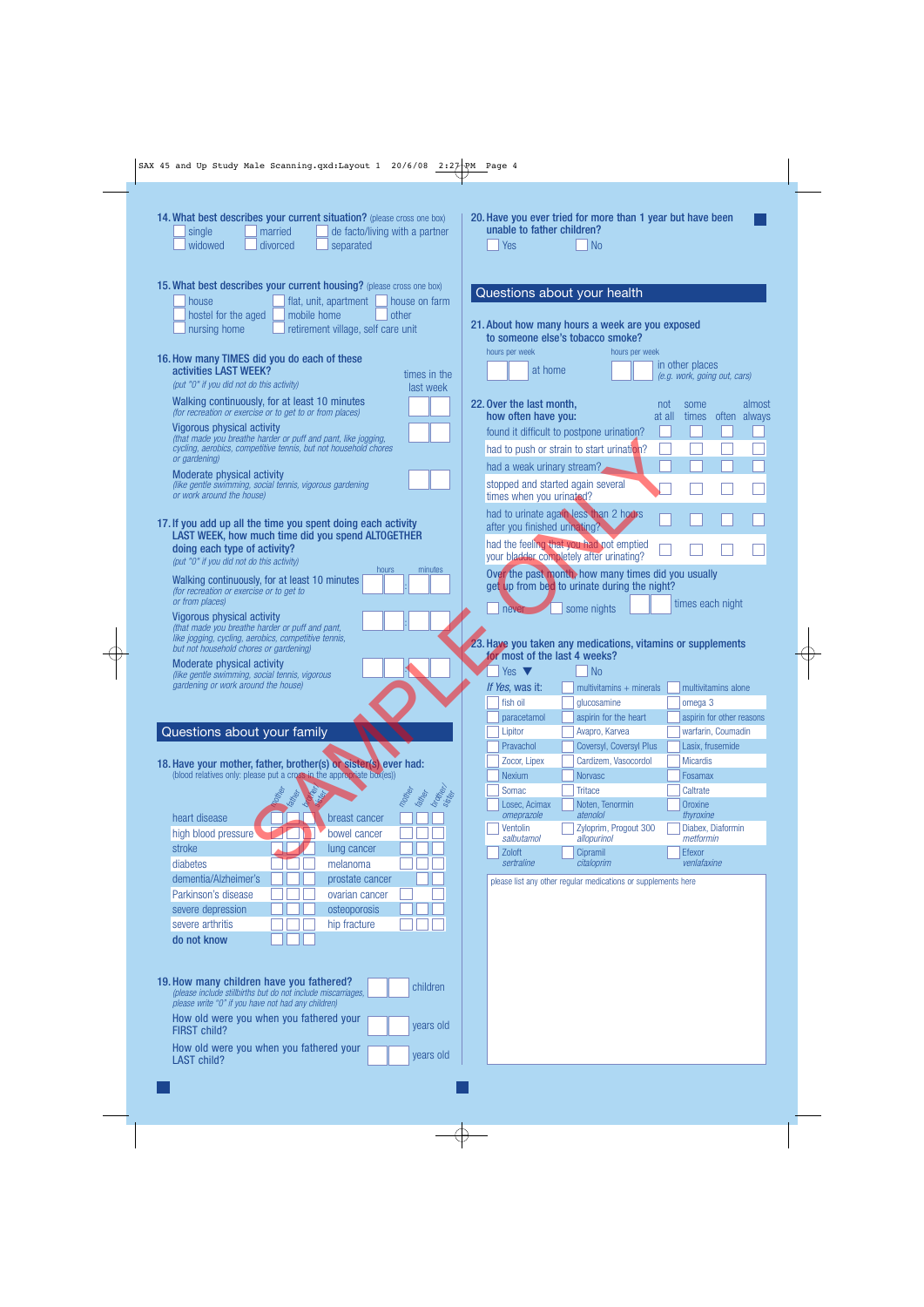| (If YES, please cross the box and give your age when<br>the condition was first found) |            | Age when condition |     | <b>No</b><br>Yes                                                                             |                  |                           |                   |
|----------------------------------------------------------------------------------------|------------|--------------------|-----|----------------------------------------------------------------------------------------------|------------------|---------------------------|-------------------|
|                                                                                        | <b>Yes</b> | was first found    |     | Please describe this illness and its treatment                                               |                  |                           |                   |
| skin cancer (not melanoma)                                                             |            |                    | age |                                                                                              |                  |                           |                   |
| melanoma                                                                               |            |                    | age |                                                                                              |                  |                           |                   |
| prostate cancer                                                                        |            |                    | age |                                                                                              |                  |                           |                   |
| other cancer                                                                           |            |                    | age |                                                                                              |                  |                           |                   |
| type of cancer (please describe)                                                       |            |                    |     |                                                                                              |                  |                           |                   |
|                                                                                        |            |                    |     | 27. Do you regularly need help with daily tasks because                                      |                  |                           |                   |
|                                                                                        |            |                    |     | of long-term illness or disability?<br>(e.g. personal care, getting around, preparing meals) |                  |                           |                   |
| heart disease<br>type of heart disease (please describe)                               |            |                    | age | Yes<br>N <sub>o</sub>                                                                        |                  |                           |                   |
|                                                                                        |            |                    |     |                                                                                              |                  |                           |                   |
|                                                                                        |            |                    |     | 28. Does your health now LIMIT YOU                                                           | yes,             | yes,                      | <b>no</b> , not   |
| high blood pressure                                                                    |            |                    | age | in any of the following activities?                                                          | limited<br>a lot | limited<br>a little       | limited<br>at all |
| stroke                                                                                 |            |                    | age | <b>VIGOROUS activities</b><br>(e.g. running, strenuous sports)                               |                  |                           |                   |
| diabetes                                                                               |            |                    | age | <b>MODERATE</b> activities                                                                   |                  |                           |                   |
| blood clot (thrombosis)                                                                |            |                    | age | (e.g. pushing a vacuum cleaner, playing golf)<br>lifting or carrying shopping                |                  |                           |                   |
| enlarged prostate                                                                      |            |                    |     | climbing several flights of stairs                                                           |                  |                           |                   |
|                                                                                        |            |                    | age | climbing one flight of stairs                                                                |                  |                           |                   |
| asthma                                                                                 |            |                    | age | walking one kilometre                                                                        |                  |                           |                   |
| hayfever                                                                               |            |                    | age | walking half a kilometre<br>walking 100 metres                                               |                  |                           |                   |
| depression                                                                             |            |                    | age | bending, kneeling or stooping                                                                |                  |                           |                   |
| anxiety                                                                                |            |                    | age | bathing or dressing yourself                                                                 |                  |                           |                   |
| Parkinson's disease                                                                    |            |                    | age |                                                                                              |                  |                           |                   |
| none of these                                                                          |            |                    |     | 29. Have you ever had any of the following operations?                                       |                  |                           |                   |
|                                                                                        |            |                    |     | (If YES, please cross the box and give your<br>age when you had the operation; give your     |                  |                           |                   |
| 25. In the last month have you been treated for:                                       |            |                    |     | age at the most recent operation if you<br>have had more than one)                           | <b>Yes</b>       | Age when<br>had operation |                   |
| (If YES, please cross the box and give your age<br>when the treatment started)         |            | Age started        |     | removal of skin cancer                                                                       |                  |                           | age               |
|                                                                                        | Yes        | treatment          |     | vasectomy                                                                                    |                  |                           | age               |
| cancer                                                                                 |            |                    | age | part of prostate removed                                                                     |                  |                           |                   |
| heart attack or angina                                                                 |            |                    | age |                                                                                              |                  |                           | age               |
| other heart disease                                                                    |            |                    | age | whole prostate removed                                                                       |                  |                           | age               |
| high blood pressure                                                                    |            |                    | age | knee replacement                                                                             |                  |                           | age               |
| high blood cholesterol                                                                 |            |                    | age | hip replacement                                                                              |                  |                           | age               |
| blood clotting problems                                                                |            |                    | age | gallbladder removed                                                                          |                  |                           | age               |
| asthma                                                                                 |            |                    | age | heart or coronary bypass surgery<br>(include stents and balloons)                            |                  |                           | age               |
| osteoarthritis                                                                         |            |                    | age | other (please describe any other operations you have had in the last                         |                  |                           |                   |
| thyroid problems                                                                       |            |                    | age | 10 years, with your age when you had them)                                                   |                  |                           |                   |
|                                                                                        |            |                    |     |                                                                                              |                  |                           |                   |

none of these

depression and the contract of the contract of the contract of the contract of the contract of the contract of anxiety and age

П

 $\overline{\oplus}$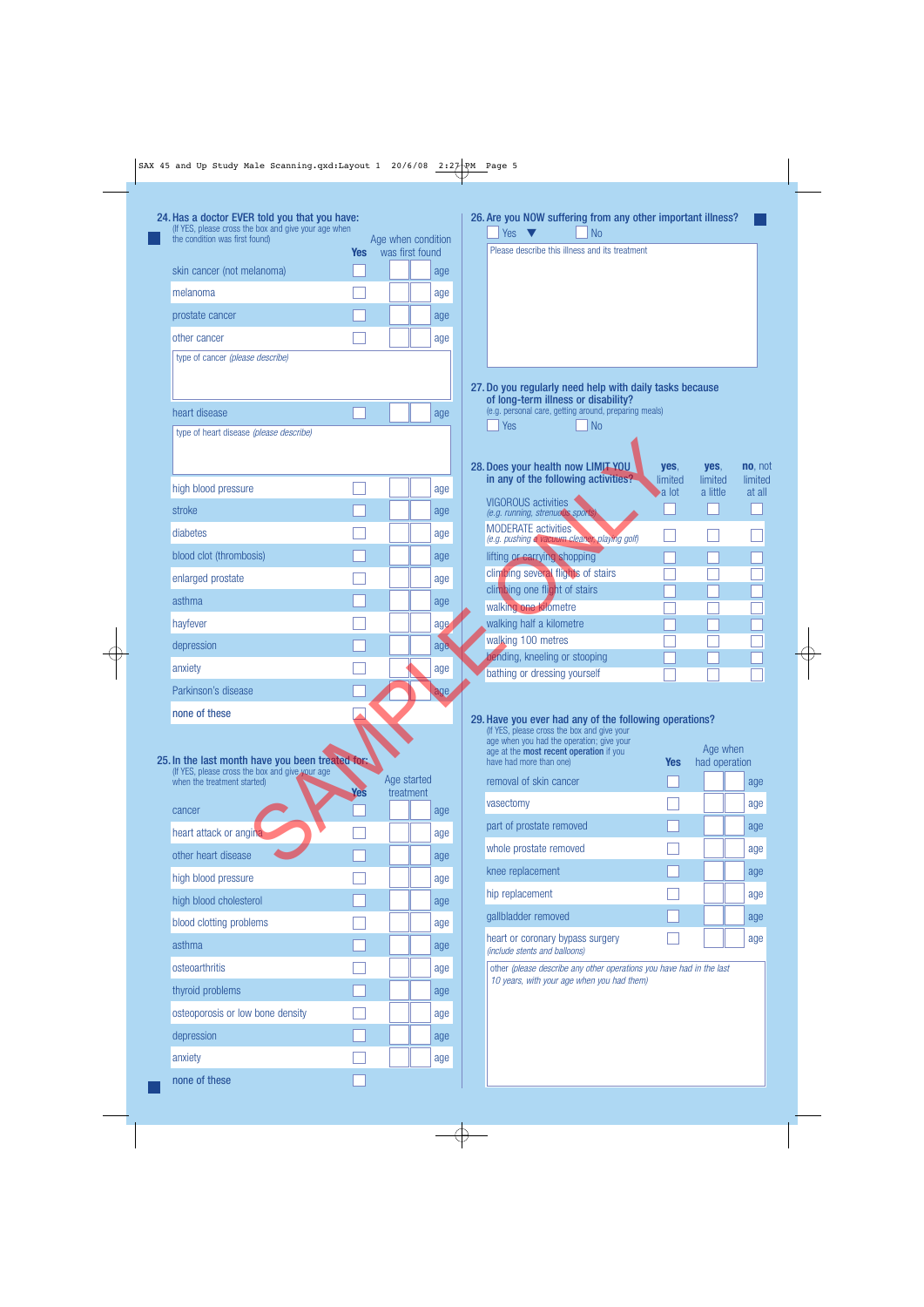| 30. Do you regularly care for a sick or disabled<br>family member or friend?                                                | Questions about your diet                                                                                                                                            |  |
|-----------------------------------------------------------------------------------------------------------------------------|----------------------------------------------------------------------------------------------------------------------------------------------------------------------|--|
| Yes $\blacktriangledown$<br>N <sub>o</sub>                                                                                  | 40. About how many times each week do you eat:<br>number of                                                                                                          |  |
| If Yes, about how much time each week do you usually spend<br>caring for this person?                                       | (please count all meals and snacks. put '0' if never eaten<br>times eaten<br>or eaten less than once a week)<br>each week                                            |  |
| hours/wk<br>full time OR                                                                                                    | beef, lamb or pork                                                                                                                                                   |  |
| 31. In general, how would                                                                                                   | chicken, turkey or duck                                                                                                                                              |  |
| ercellent<br>you rate your:<br>9000<br>ist.<br>Ko<br>overall health?                                                        | processed meat<br>(include bacon, sausages, salami, devon, burgers, etc)                                                                                             |  |
| quality of life?                                                                                                            | fish or seafood                                                                                                                                                      |  |
| eyesight? (with glasses or<br>contact lenses, if you wear them)                                                             | cheese                                                                                                                                                               |  |
| memory?                                                                                                                     |                                                                                                                                                                      |  |
| teeth and gums?                                                                                                             | 41. About how many of the following do you usually eat:<br>slices or pieces of brown/wholemeal/bread each week<br>(also include multigrain, rye bread, etc.)         |  |
| $\overline{\phantom{a}}$ No<br>32. Do you feel you have a hearing loss?<br>Yes                                              |                                                                                                                                                                      |  |
| 33. How many of your own teeth do you have left?                                                                            | bowls of breakfast cereal each week                                                                                                                                  |  |
| None $-$ all of my teeth are missing<br>$\vert$ 1-9 teeth left<br>10-19 teeth left<br>20 or more teeth left                 | If you eat breakfast cereal is it usually: (please cross)<br>bran cereal (allbran, branflakes, etc.)<br>muesli                                                       |  |
| 34. During the past 12 months, how many times have you fallen                                                               | biscuit cereal (weetbix,<br>other (cornflakes,<br>shredded wheat, etc.,<br>rice bubbles, etc.)                                                                       |  |
| to the floor or ground? (put "0" if you haven't fallen in this time)<br>times                                               | oat cereal (porridge, etc.)                                                                                                                                          |  |
|                                                                                                                             | 42. Which type of milk do you mostly have?                                                                                                                           |  |
| 35. Have you had a broken/fractured bone in the last 5 years?<br>N <sub>0</sub><br>Yes $\blacktriangledown$                 | whole milk<br>reduced fat milk<br>skim milk                                                                                                                          |  |
| If Yes, which bones were broken?                                                                                            | other milk<br>I don't drink milk<br>soy milk                                                                                                                         |  |
| wrist<br>ankle<br>hip<br>arm                                                                                                | 43. About how many serves of vegetables do you usually eat                                                                                                           |  |
| rib<br>finger/toe<br>other<br>How old were you when it happened?                                                            | each day? A serve is half a cup of cooked vegetables or one cup of salad<br>(please include potatoes and put "0" if less than one a day)                             |  |
| years old<br>(give age at most recent fracture if more than one)                                                            | number of serves of cooked vegetables each day                                                                                                                       |  |
| 36. About how many times a week are you usually troubled                                                                    | number of serves of raw vegetables each day (e.g. salad)                                                                                                             |  |
| by leaking urine?<br>once a week or less<br>never                                                                           | I don't eat vegetables                                                                                                                                               |  |
| 2-3 times<br>4-6 times<br>every day                                                                                         | 44. About how many serves of fruit or glasses of fruit juice do you                                                                                                  |  |
| 37. How often are you able to get and keep an erection that<br>is firm enough for satisfactory sexual activity?             | <b>usually have each day?</b> A serve is 1 medium piece or 2 small pieces or<br>1 cup of diced or canned fruit pieces (put "0" if you eat less than one serve a day) |  |
| sometimes<br>always<br>usually                                                                                              | number of serves of fruit each day                                                                                                                                   |  |
| <b>Twould rather not answer this question</b><br>never                                                                      | number of glasses of fruit juice each day                                                                                                                            |  |
| 38. Have you ever had a blood test ordered by your doctor                                                                   | I don't eat fruit                                                                                                                                                    |  |
| to check for prostate disease? (PSA test)<br>Yes $\blacktriangledown$<br><b>No</b>                                          |                                                                                                                                                                      |  |
| If Yes, what year did you have your last                                                                                    | 45. Please put a cross in the box if you NEVER eat:<br>chicken/poultry<br>red meat<br>pork/ham<br>dairy products                                                     |  |
| PSA test? (e.g. 2005)<br>How many times have you had a PSA                                                                  | wheat products<br>any meat<br>eggs<br>sugar                                                                                                                          |  |
| times<br>test altogether?                                                                                                   | fish<br>seafood<br>cheese<br>cream                                                                                                                                   |  |
| 39. Have you ever been screened for colorectal (bowel) cancer?                                                              |                                                                                                                                                                      |  |
| Yes $\blacktriangledown$<br>N <sub>o</sub><br>If Yes, please indicate which test(s) you had:                                | Questions about time and work                                                                                                                                        |  |
| faecal occult blood test (test for blood in the stool/faeces)                                                               | 46. What is your usual yearly HOUSEHOLD income before tax,                                                                                                           |  |
| sigmoidoscopy (a tube is used to examine the lower bowel:<br>this is usually done in a doctor's office without pain relief) | from all sources? (please include benefits, pensions, superannuation, etc)<br>less than \$5,000 per year<br>\$30,000-\$39,999 per year                               |  |
| colonoscopy (a long tube is used to examine the whole large bowel;                                                          | \$5,000-\$9,999 per year<br>\$40,000-\$49,999 per year                                                                                                               |  |
| you would usually have to have an enema or drink large amounts<br>of special liquid to prepare the bowel for this)          | \$10,000-\$19,999 per year<br>\$50,000-\$69,999 per year                                                                                                             |  |
| What year did you have the most recent<br>one of these tests? (e.g. 2005)                                                   | \$20,000-\$29,999 per year<br>\$70,000 or more per year<br>I would rather not answer this question                                                                   |  |
|                                                                                                                             |                                                                                                                                                                      |  |

 $\overline{\varphi}$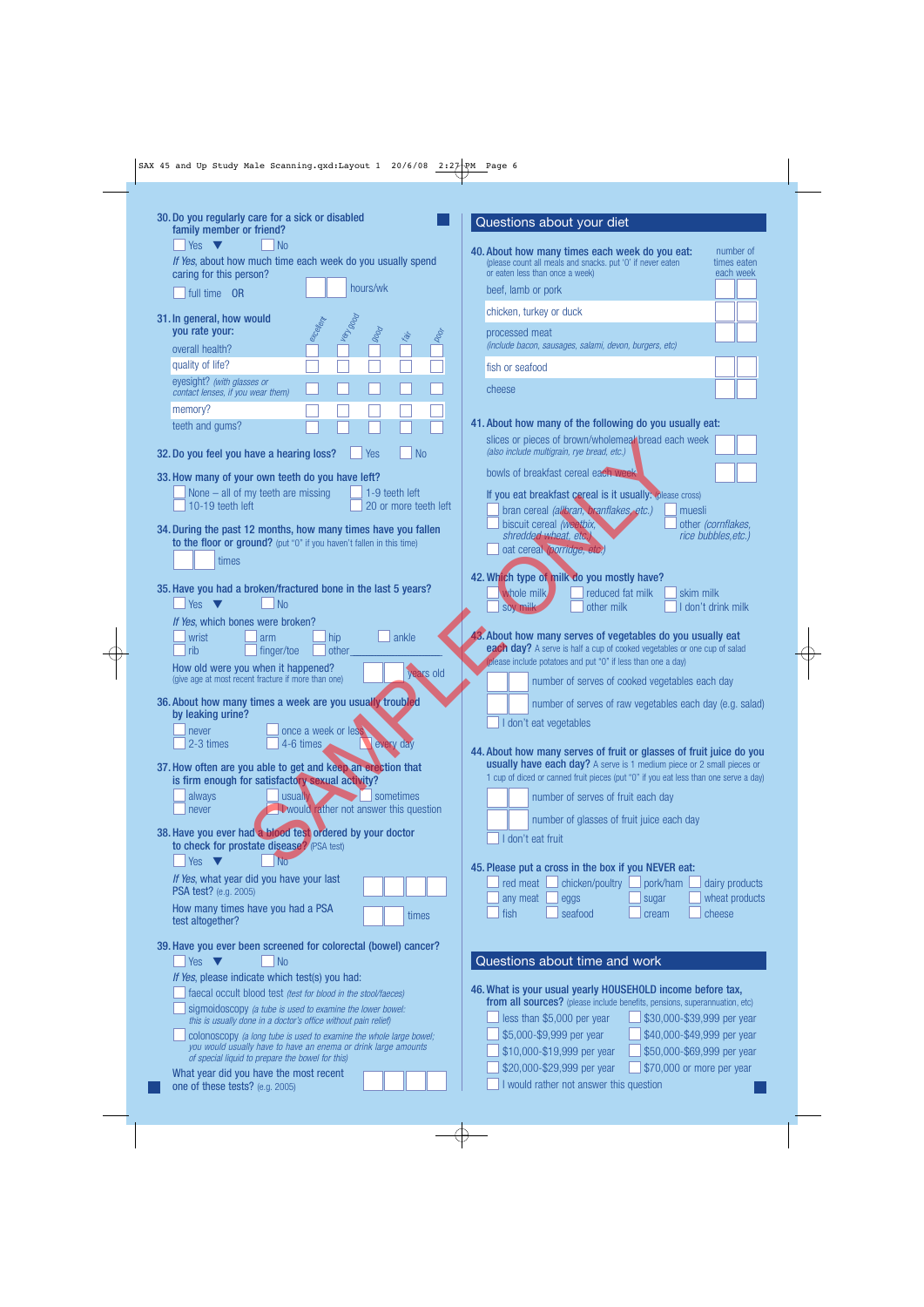$\overline{\mathrm{\phi}}$ 

| 47. What is your current work status? (you can cross more than one box)<br>in full time paid work<br>self-employed<br>in part time paid work<br>doing unpaid work<br>completely retired/pensioner<br>studying<br>partially retired<br>looking after home/family<br>disabled/sick<br>unemployed<br>other                                                                                                                                                                                                                                                                   | 54. About how many HOURS in each 24 hour DAY<br>do you usually spend doing the following?<br>(please put "0" if you do not spend any time doing it)<br>hours per day<br>hours per day<br>sleeping (including<br>sitting<br>at night & naps)<br>watching television<br>standing<br>or using a computer                                                                                                                                                                                 |
|---------------------------------------------------------------------------------------------------------------------------------------------------------------------------------------------------------------------------------------------------------------------------------------------------------------------------------------------------------------------------------------------------------------------------------------------------------------------------------------------------------------------------------------------------------------------------|---------------------------------------------------------------------------------------------------------------------------------------------------------------------------------------------------------------------------------------------------------------------------------------------------------------------------------------------------------------------------------------------------------------------------------------------------------------------------------------|
| 48. If you are partially or completely retired,<br>years old<br>how old were you when you retired?<br>Why did you retire? (you can cross more than one box)<br>reached usual retirement age<br>lifestyle reasons<br>to care for family member/friend<br>ill health<br>made redundant<br>could not find a job<br>other                                                                                                                                                                                                                                                     | 55. How many TIMES in the LAST WEEK did you:<br>times in the<br>(please put "O" if you did not spend any time doing it)<br>last week<br>spend time with friends or family<br>who do not live with you?<br>talk to someone (friends, relatives or others)<br>on the telephone?<br>go to meetings of social clubs, religious groups<br>or other groups you belong to?                                                                                                                   |
| 49. About how many HOURS each WEEK do you usually spend<br>doing the following? (please put "0" if you do not spend any time doing it)<br>hours per week<br>hours per week<br>paid work<br>voluntary/unpaid work<br>50. Which of the following do you have? (excluding Medicare)<br>Private health insurance - with extras<br>Private health insurance - without extras<br>Department of Veterans' Affairs white or gold card<br>Health care concession card<br>none of these                                                                                             | 56. How many people outside your home, but<br>within one hour of travel, do you feel you<br>people<br>can depend on or feel very close to?<br>a little<br>none<br>some<br>most<br>all<br>57. During the past 4 weeks,<br>of the<br>of the<br>of the<br>of the<br>of the<br>about how often did you feel:<br>time<br>time<br>time<br>time<br>time<br>tired out for no good reason?<br>nervous?<br>so nervous that nothing could<br>calm you down?<br>hopeless?<br>restless or fidgety? |
| 51. What best describes the colour of the skin on the inside of<br>your upper arm, that is your skin colour without any tanning?<br>very fair<br>light olive<br>brown<br>fair<br>dark olive<br>black<br>52. What would happen if your skin was repeatedly exposed<br>to bright sunlight during summer without any protection?<br>Would it:<br>Get very tanned?<br>Get mildly or occasionally tanned?<br>Get moderately tanned?<br>Never tan, or only get freckled?<br>53. About how many hours a DAY would you usually spend<br>outdoors on a weekday and on the weekend? | so restless that you could<br>not sit still?<br>depressed?<br>that everything was an effort?<br>so sad that nothing could<br>cheer you up?<br>worthless?<br>58. During the past 4 weeks, have you had any of the following<br>problems with your work or daily activities because of any<br>emotional problems (such as being depressed or anxious)?<br>cut down on the amount of time you spent<br>Yes<br><b>No</b><br>on work or other activities                                   |
| hours per day<br>hours per day<br>weekday<br>weekend                                                                                                                                                                                                                                                                                                                                                                                                                                                                                                                      | <b>No</b><br>Yes<br>achieved less than you would have liked to<br>did work or other activities less carefully<br><b>No</b><br>Yes<br>than usual                                                                                                                                                                                                                                                                                                                                       |

| Thank you very much for filling in the questionnaire                                                       |  |  |  |  |  |           |  |  |  |                              |     |  |                |  |  |  |  |  |
|------------------------------------------------------------------------------------------------------------|--|--|--|--|--|-----------|--|--|--|------------------------------|-----|--|----------------|--|--|--|--|--|
| DON'T FORGET TO SIGN THE CONSENT FORM OVERLEAF $\text{C}$                                                  |  |  |  |  |  |           |  |  |  |                              |     |  |                |  |  |  |  |  |
| Are your name and address correct on the front of this questionnaire?<br>If INCORRECT, give details below. |  |  |  |  |  |           |  |  |  |                              | Yes |  | N <sub>0</sub> |  |  |  |  |  |
| Surname:                                                                                                   |  |  |  |  |  |           |  |  |  |                              |     |  |                |  |  |  |  |  |
| Given name(s):                                                                                             |  |  |  |  |  |           |  |  |  | the company's company's com- |     |  |                |  |  |  |  |  |
| Postal address:                                                                                            |  |  |  |  |  |           |  |  |  |                              |     |  |                |  |  |  |  |  |
|                                                                                                            |  |  |  |  |  |           |  |  |  |                              |     |  |                |  |  |  |  |  |
| Town or Suburb:                                                                                            |  |  |  |  |  |           |  |  |  |                              |     |  |                |  |  |  |  |  |
| <b>State or Territory:</b>                                                                                 |  |  |  |  |  | Postcode: |  |  |  |                              |     |  |                |  |  |  |  |  |

 $\overline{\bigoplus}$